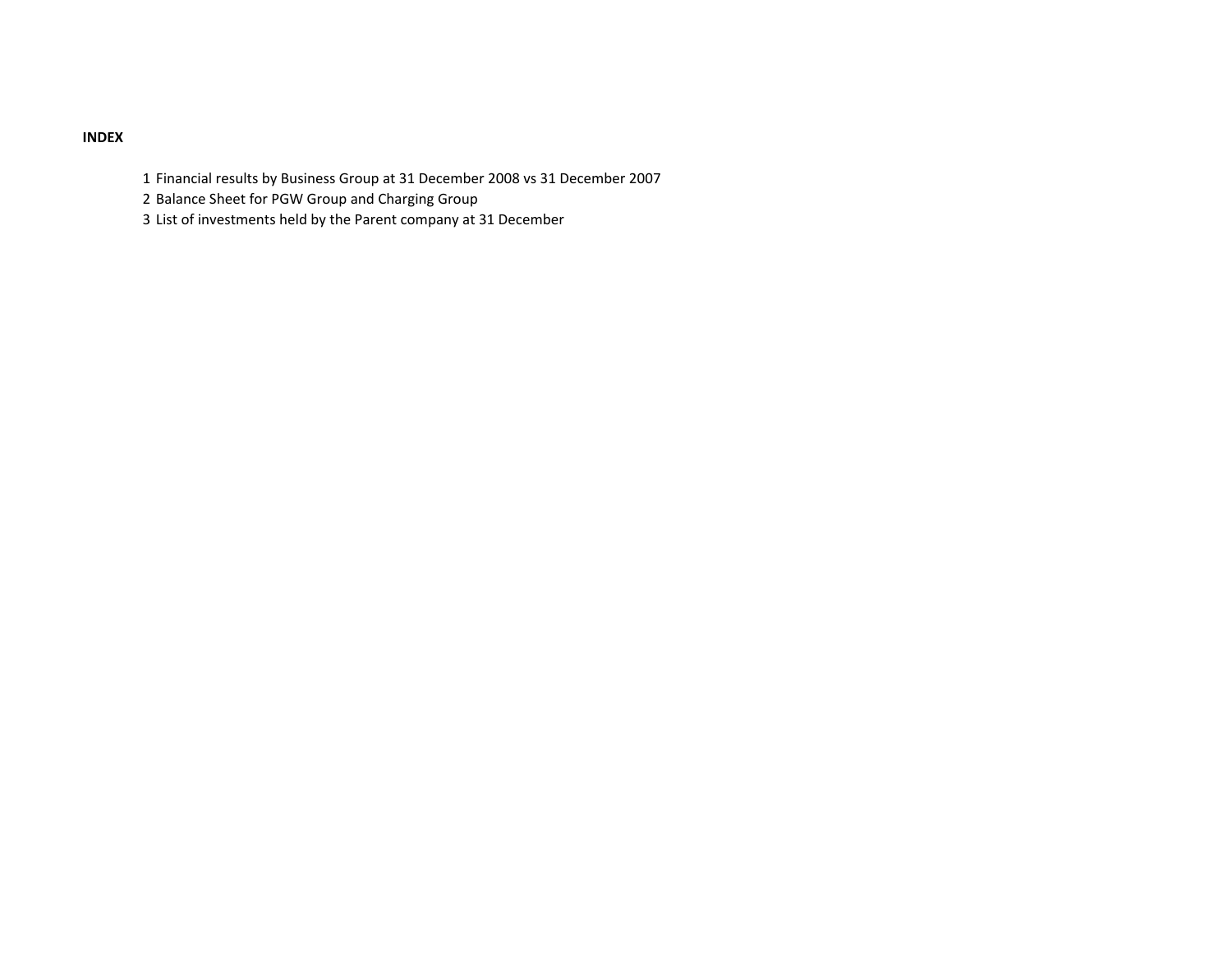| <b>Sales YTD</b><br><b>EBIT/NPAT</b><br><b>EBIT/NPAT</b><br><b>EBIT/NPAT</b><br><b>Sales</b><br><b>Sales</b><br><b>Sales</b><br>232<br>Livestock (incl Export)<br>26,836<br>26,636<br>261<br>78,528<br><b>Rural Supplies &amp; Fruitfed</b><br>22,951<br>15,547<br>614,706<br>431,221<br>340,436<br>Other*<br>20,928<br>(1, 166)<br>13,634<br>(1, 467)<br>124,865<br>819,045<br>47,385<br><b>Rural Services</b><br>478,984<br>22,018<br>380,706<br>14,341<br>818,099<br>Finance<br>30,872<br>6,012<br>3,979<br>53,029<br>24,511<br>Real Estate (NZ & Aust)<br>(592)<br>16,184<br>25,641<br>3,716<br>57,603<br>Other<br>3,391<br>2,713<br>15,646<br>2,535<br>24,638<br><b>Financial Services</b><br>98,807<br>13,752<br>8,134<br>50,448<br>65,797<br>10,230<br>135,270<br>Seeds<br>8,987<br>6,743<br>94,643<br>80,427<br>234,158<br>996<br>Agrifeeds<br>6,609<br>25,857<br>57,346<br>51,032<br>Other<br>3,720<br>223<br>1,196<br>(10, 278)<br>7,454<br>15,820<br>406,809<br>47,900<br><b>Technology Services</b><br>96,006<br>8,935<br>298,958<br>149,395<br><b>South America</b><br>55,302<br>2,201<br>16,097<br>1,262<br>3,953<br>55,642<br>99,706<br>Corporate<br>(9,638)<br>319<br>(7, 398)<br>(19, 422)<br>3,593<br>7,186<br>6,718<br>737,722<br>38,534<br>558,925<br>27,371<br>Results from operating activities<br>1,431,552<br>93,567<br>1,314,687<br>(10, 583)<br>Interest<br>(16, 410)<br>(34, 435)<br><b>NOPBT</b><br>22,124<br>16,788<br>59,133<br><b>Taxation</b><br>(197)<br>(9,880)<br>825<br>610<br>Share of Associates earnings<br><b>Silver Fern Farms</b><br>(16,951)<br><b>Restructuring Costs</b><br>(1, 174)<br>(122) | <b>EBIT/NPAT</b> |
|--------------------------------------------------------------------------------------------------------------------------------------------------------------------------------------------------------------------------------------------------------------------------------------------------------------------------------------------------------------------------------------------------------------------------------------------------------------------------------------------------------------------------------------------------------------------------------------------------------------------------------------------------------------------------------------------------------------------------------------------------------------------------------------------------------------------------------------------------------------------------------------------------------------------------------------------------------------------------------------------------------------------------------------------------------------------------------------------------------------------------------------------------------------------------------------------------------------------------------------------------------------------------------------------------------------------------------------------------------------------------------------------------------------------------------------------------------------------------------------------------------------------------------------------------------------------------------------------------------------------------------------------|------------------|
|                                                                                                                                                                                                                                                                                                                                                                                                                                                                                                                                                                                                                                                                                                                                                                                                                                                                                                                                                                                                                                                                                                                                                                                                                                                                                                                                                                                                                                                                                                                                                                                                                                            |                  |
|                                                                                                                                                                                                                                                                                                                                                                                                                                                                                                                                                                                                                                                                                                                                                                                                                                                                                                                                                                                                                                                                                                                                                                                                                                                                                                                                                                                                                                                                                                                                                                                                                                            | 15,994           |
|                                                                                                                                                                                                                                                                                                                                                                                                                                                                                                                                                                                                                                                                                                                                                                                                                                                                                                                                                                                                                                                                                                                                                                                                                                                                                                                                                                                                                                                                                                                                                                                                                                            | 24,895           |
|                                                                                                                                                                                                                                                                                                                                                                                                                                                                                                                                                                                                                                                                                                                                                                                                                                                                                                                                                                                                                                                                                                                                                                                                                                                                                                                                                                                                                                                                                                                                                                                                                                            | (1,831)          |
|                                                                                                                                                                                                                                                                                                                                                                                                                                                                                                                                                                                                                                                                                                                                                                                                                                                                                                                                                                                                                                                                                                                                                                                                                                                                                                                                                                                                                                                                                                                                                                                                                                            | 39,059           |
|                                                                                                                                                                                                                                                                                                                                                                                                                                                                                                                                                                                                                                                                                                                                                                                                                                                                                                                                                                                                                                                                                                                                                                                                                                                                                                                                                                                                                                                                                                                                                                                                                                            | 9,004            |
|                                                                                                                                                                                                                                                                                                                                                                                                                                                                                                                                                                                                                                                                                                                                                                                                                                                                                                                                                                                                                                                                                                                                                                                                                                                                                                                                                                                                                                                                                                                                                                                                                                            | 7,301            |
|                                                                                                                                                                                                                                                                                                                                                                                                                                                                                                                                                                                                                                                                                                                                                                                                                                                                                                                                                                                                                                                                                                                                                                                                                                                                                                                                                                                                                                                                                                                                                                                                                                            | 6,128            |
|                                                                                                                                                                                                                                                                                                                                                                                                                                                                                                                                                                                                                                                                                                                                                                                                                                                                                                                                                                                                                                                                                                                                                                                                                                                                                                                                                                                                                                                                                                                                                                                                                                            | 22,433           |
|                                                                                                                                                                                                                                                                                                                                                                                                                                                                                                                                                                                                                                                                                                                                                                                                                                                                                                                                                                                                                                                                                                                                                                                                                                                                                                                                                                                                                                                                                                                                                                                                                                            | 30,058           |
|                                                                                                                                                                                                                                                                                                                                                                                                                                                                                                                                                                                                                                                                                                                                                                                                                                                                                                                                                                                                                                                                                                                                                                                                                                                                                                                                                                                                                                                                                                                                                                                                                                            | 3,640            |
|                                                                                                                                                                                                                                                                                                                                                                                                                                                                                                                                                                                                                                                                                                                                                                                                                                                                                                                                                                                                                                                                                                                                                                                                                                                                                                                                                                                                                                                                                                                                                                                                                                            | 1,872            |
|                                                                                                                                                                                                                                                                                                                                                                                                                                                                                                                                                                                                                                                                                                                                                                                                                                                                                                                                                                                                                                                                                                                                                                                                                                                                                                                                                                                                                                                                                                                                                                                                                                            | 35,570           |
|                                                                                                                                                                                                                                                                                                                                                                                                                                                                                                                                                                                                                                                                                                                                                                                                                                                                                                                                                                                                                                                                                                                                                                                                                                                                                                                                                                                                                                                                                                                                                                                                                                            | 2,447            |
|                                                                                                                                                                                                                                                                                                                                                                                                                                                                                                                                                                                                                                                                                                                                                                                                                                                                                                                                                                                                                                                                                                                                                                                                                                                                                                                                                                                                                                                                                                                                                                                                                                            | (16,057)         |
|                                                                                                                                                                                                                                                                                                                                                                                                                                                                                                                                                                                                                                                                                                                                                                                                                                                                                                                                                                                                                                                                                                                                                                                                                                                                                                                                                                                                                                                                                                                                                                                                                                            | 83,450           |
|                                                                                                                                                                                                                                                                                                                                                                                                                                                                                                                                                                                                                                                                                                                                                                                                                                                                                                                                                                                                                                                                                                                                                                                                                                                                                                                                                                                                                                                                                                                                                                                                                                            | (25, 335)        |
|                                                                                                                                                                                                                                                                                                                                                                                                                                                                                                                                                                                                                                                                                                                                                                                                                                                                                                                                                                                                                                                                                                                                                                                                                                                                                                                                                                                                                                                                                                                                                                                                                                            | 58,116           |
|                                                                                                                                                                                                                                                                                                                                                                                                                                                                                                                                                                                                                                                                                                                                                                                                                                                                                                                                                                                                                                                                                                                                                                                                                                                                                                                                                                                                                                                                                                                                                                                                                                            | (23, 198)        |
|                                                                                                                                                                                                                                                                                                                                                                                                                                                                                                                                                                                                                                                                                                                                                                                                                                                                                                                                                                                                                                                                                                                                                                                                                                                                                                                                                                                                                                                                                                                                                                                                                                            | 347              |
|                                                                                                                                                                                                                                                                                                                                                                                                                                                                                                                                                                                                                                                                                                                                                                                                                                                                                                                                                                                                                                                                                                                                                                                                                                                                                                                                                                                                                                                                                                                                                                                                                                            |                  |
|                                                                                                                                                                                                                                                                                                                                                                                                                                                                                                                                                                                                                                                                                                                                                                                                                                                                                                                                                                                                                                                                                                                                                                                                                                                                                                                                                                                                                                                                                                                                                                                                                                            | (4, 389)         |
| <b>NZFSU Performance Fee</b><br>11,919                                                                                                                                                                                                                                                                                                                                                                                                                                                                                                                                                                                                                                                                                                                                                                                                                                                                                                                                                                                                                                                                                                                                                                                                                                                                                                                                                                                                                                                                                                                                                                                                     | 17,782           |
| IFRS FV, capital gains and other                                                                                                                                                                                                                                                                                                                                                                                                                                                                                                                                                                                                                                                                                                                                                                                                                                                                                                                                                                                                                                                                                                                                                                                                                                                                                                                                                                                                                                                                                                                                                                                                           |                  |
| non-cash one-offs **<br>(37, 388)<br>15,269                                                                                                                                                                                                                                                                                                                                                                                                                                                                                                                                                                                                                                                                                                                                                                                                                                                                                                                                                                                                                                                                                                                                                                                                                                                                                                                                                                                                                                                                                                                                                                                                | 24,549           |
| <b>NPAT</b><br>737,722<br>(32, 761)<br>34,584<br>558,925<br>1,314,687                                                                                                                                                                                                                                                                                                                                                                                                                                                                                                                                                                                                                                                                                                                                                                                                                                                                                                                                                                                                                                                                                                                                                                                                                                                                                                                                                                                                                                                                                                                                                                      | 73,206           |

\* Sale of Wool Business requires reclassification of Dec07 and Jun08 compariatives under IFRS. For this analysis we have included the EBITcontribution from Wool within Rural Services to be consistent with the Dec07 announcement

\*\* Includes NZS share revaluation (\$35.2m), other IFRS FV adjustments and capital gains from formation of WPI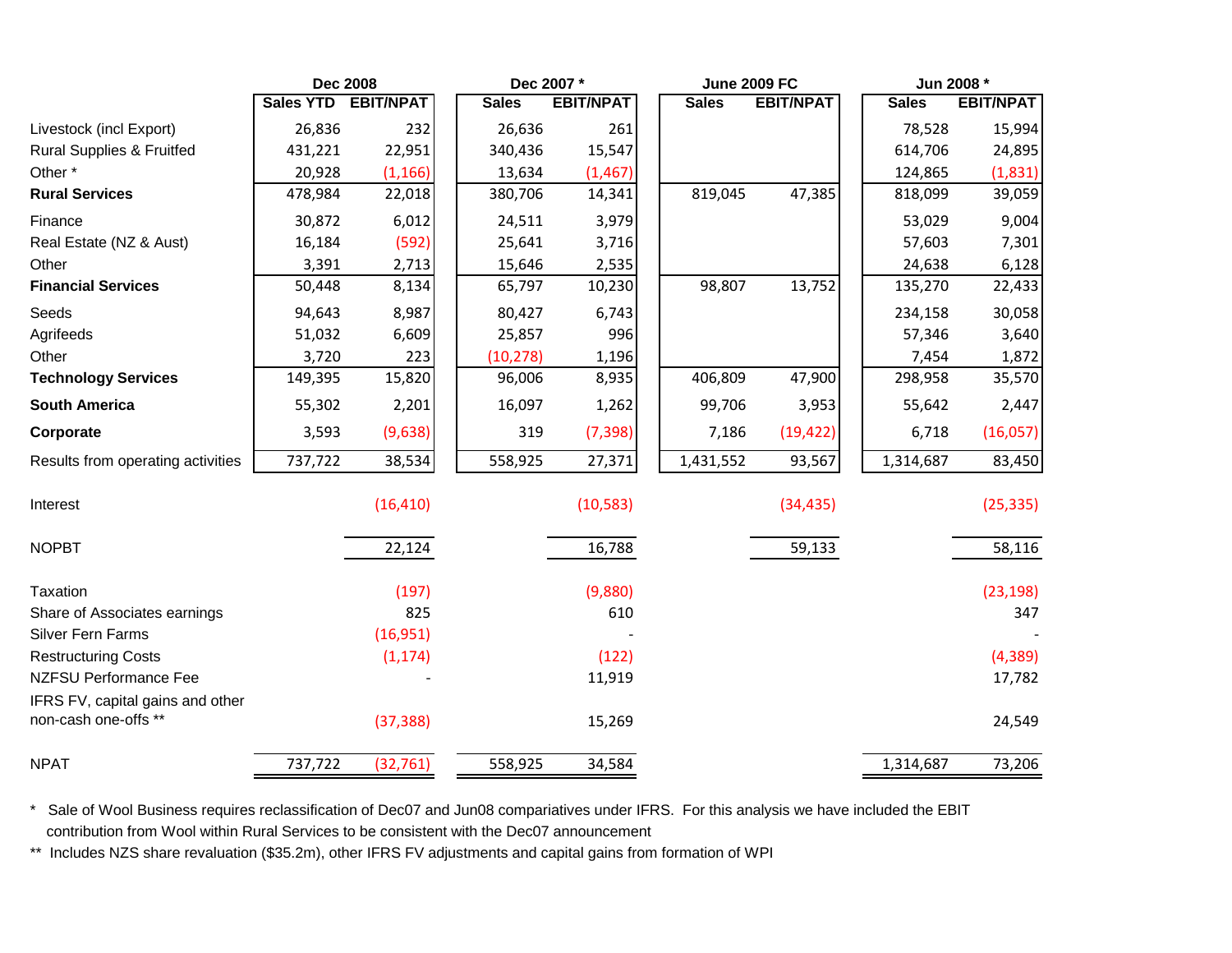## **PGG Wrightson Group and Charging Group (NZD)**

**Balance Sheet as at December 2008**

|                                           | <b>Total Group</b> | <b>Charging Group</b> |
|-------------------------------------------|--------------------|-----------------------|
|                                           | actual             | actual                |
|                                           | \$000              | \$000                 |
| <b>EQUITY</b>                             |                    |                       |
| <b>Total equity</b>                       | 413,674            | 413,674               |
| <b>LIABILITIES</b>                        |                    |                       |
| Current                                   |                    |                       |
| <b>Bank facilities</b>                    | 427,763            | 419,000               |
| Trade creditors and other                 | 208,946            | 165,817               |
| Provisions                                | 4,289              | 4,289                 |
| Derivative financial instruments          | 13,581             | 12,381                |
| <b>Finance liabilities</b>                | 278,757            | 1,232                 |
| <b>Total current</b>                      | 933,337            | 602,720               |
| <b>Non-current</b>                        |                    |                       |
| Derivative financial instruments          | 4,719              | 3,163                 |
| Other non-current liabilities             | 794                | 794                   |
| Employee benefits                         | 20,999             | 20,999                |
| <b>Finance liabilities</b>                | 187,495            |                       |
| Total non-current                         | 214,008            | 24,956                |
|                                           |                    |                       |
| <b>Total liabilities</b>                  | 1,147,344          | 627,677               |
| <b>Total liabilities and equity</b>       | 1,561,018          | 1,041,350             |
| <b>ASSETS</b>                             |                    |                       |
| Current                                   |                    |                       |
| Cash and cash equivalents                 | 17,829             | 1,654                 |
| Income tax receivable                     | 3,484              | 8,713                 |
| Properties held for sale                  | 9,840              | 9,840                 |
| Derivative financial instruments          | 6,580              | 4,468                 |
| Finance receivables                       | 342,703            | 4,472                 |
| Inventories                               | 174,181            | 161,315               |
| <b>Biological assets</b>                  | 6,006              | 6,006                 |
| Trade debtors and other                   | 306,668            | 270,546               |
| <b>Total current</b>                      | 867,289            | 467,016               |
|                                           |                    |                       |
| Non-current                               |                    |                       |
| Investments in equity accounted investees | 3,918              | 3,696                 |
| Derivative financial instruments          | 4,743              | 174                   |
| Finance receivables                       | 175,991            |                       |
| <b>Biological assets</b>                  | 313                | 313                   |
| Property, plant and equipment             | 79,682             | 71,528                |
| Goodwill                                  | 325,555            | 315,039               |
| Intangibles                               | 3,563              | 2,872                 |
| Investments in subsidiaries               |                    | 77,824                |
| Other investments                         | 71,990             | 64,940                |
| Loans to related parties                  | 14,029             | 24,602                |
| Deferred tax                              | 13,947             | 13,347                |
| Total non-current                         | 693,729            | 574,335               |
| <b>Total assets</b>                       | 1,561,018          | 1,041,350             |